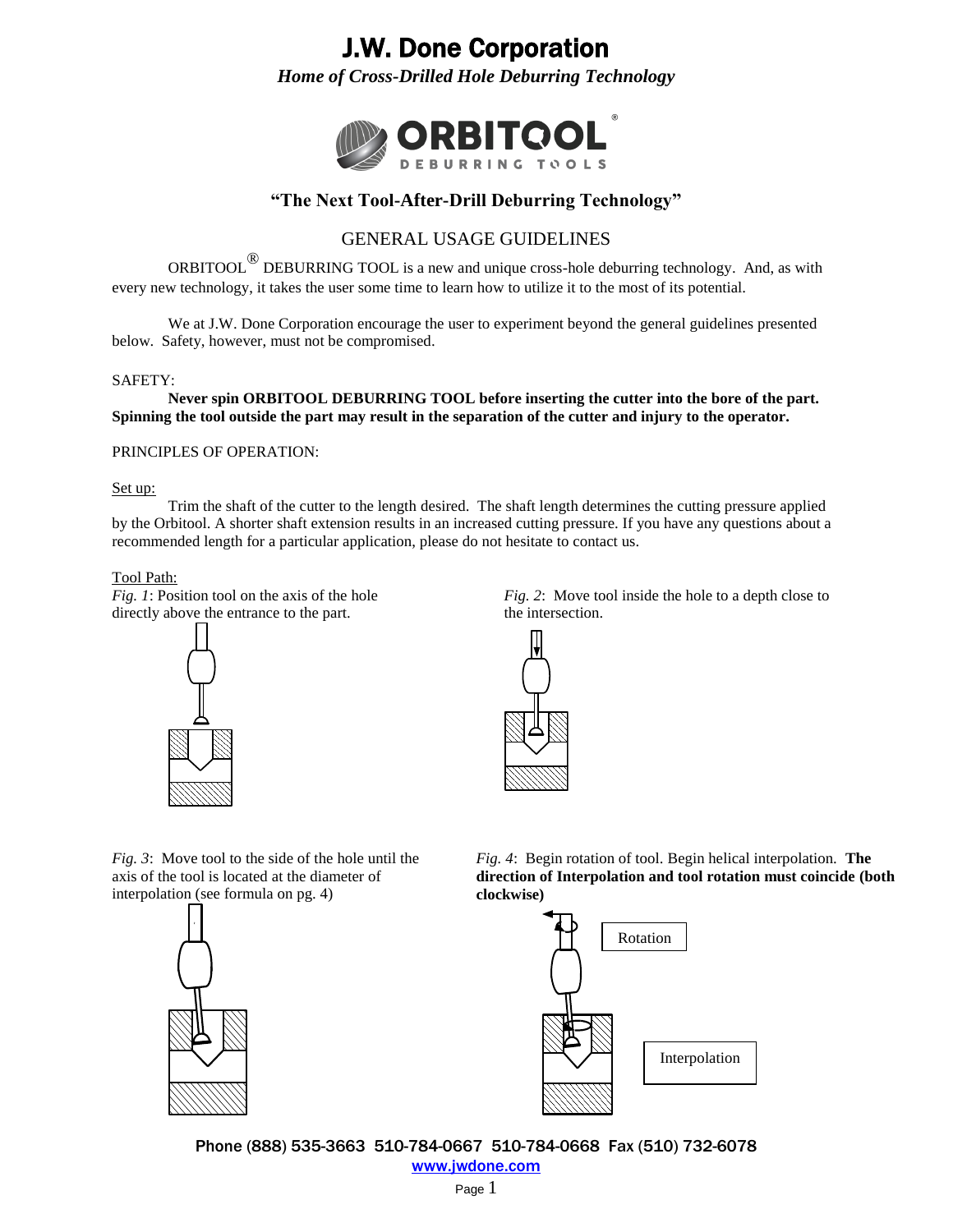*Fig 6*: Move tool to the center

*Fig 5*: Advance tool to the center of the second hole. Stop rotation and interpolation of the tool.



of the bore.

*Fig 7*: Withdraw tool.



### Speeds and Feeds:

Excessive dwelling and a too slow feed rate can lead to disproportionate material removal and creation of chamfer as shown in *Fig.8 and 9* below. This may also lead to creation of secondary burrs.





To prevent this condition from occurring the strategy of running multiple light passes can be utilized. Reduction of rpm on the last pass will improve the surface finish. Alternatively, the parameters in a single pass should be dialed back (faster feed rate, increased pitch, lower RPM, longer shaft).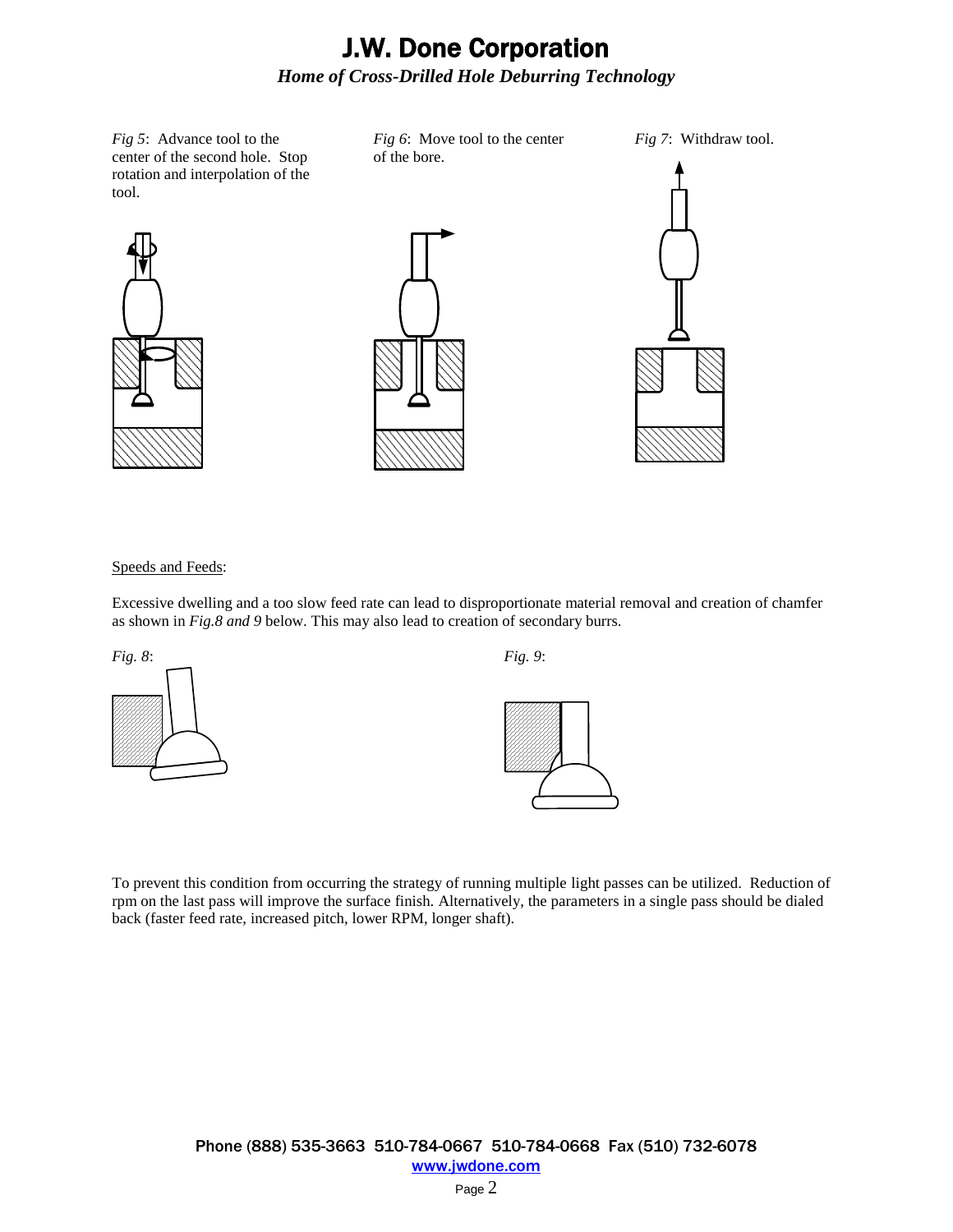

Each of the variables described below and shown in *Fig. 10* can result in the aforementioned situation and must be considered:



4

### 1. RPM of the ORBITOOL DEBURRING TOOL.

The tool is rotated in a clockwise direction. The faster you spin the shaft, the faster you remove material. The limiting factors are the machine spindle rpm and the desired surface finish. Suggested rpm for the ORBITOOL DEBURRING TOOL is 2,000 to 12,000 rpm. A slower rpm results in a lower vibration and a better finish can be expected.

### 2. PITCH (Z-Axis "step" per circular interpolation)

Helical interpolation pitch is responsible for the amount of material removal as well as the shape of the RADIUS at the intersection that is being created. On softer material such as aluminum, slow feed rates will result in chamfer creation instead of their RADIUS at the intersection. Feed rates of 0.002 to 0.025 inches per one circular interpolation are recommended. The greater the pitch, the less material removed. We recommend starting at the "coarse" end  $(0.025)$ " and decreasing as necessary.



Phone (888) 535-3663 510-784-0667 510-784-0668 Fax (510) 732-6078 [www.jwdone.com](http://www.jwdone.com/)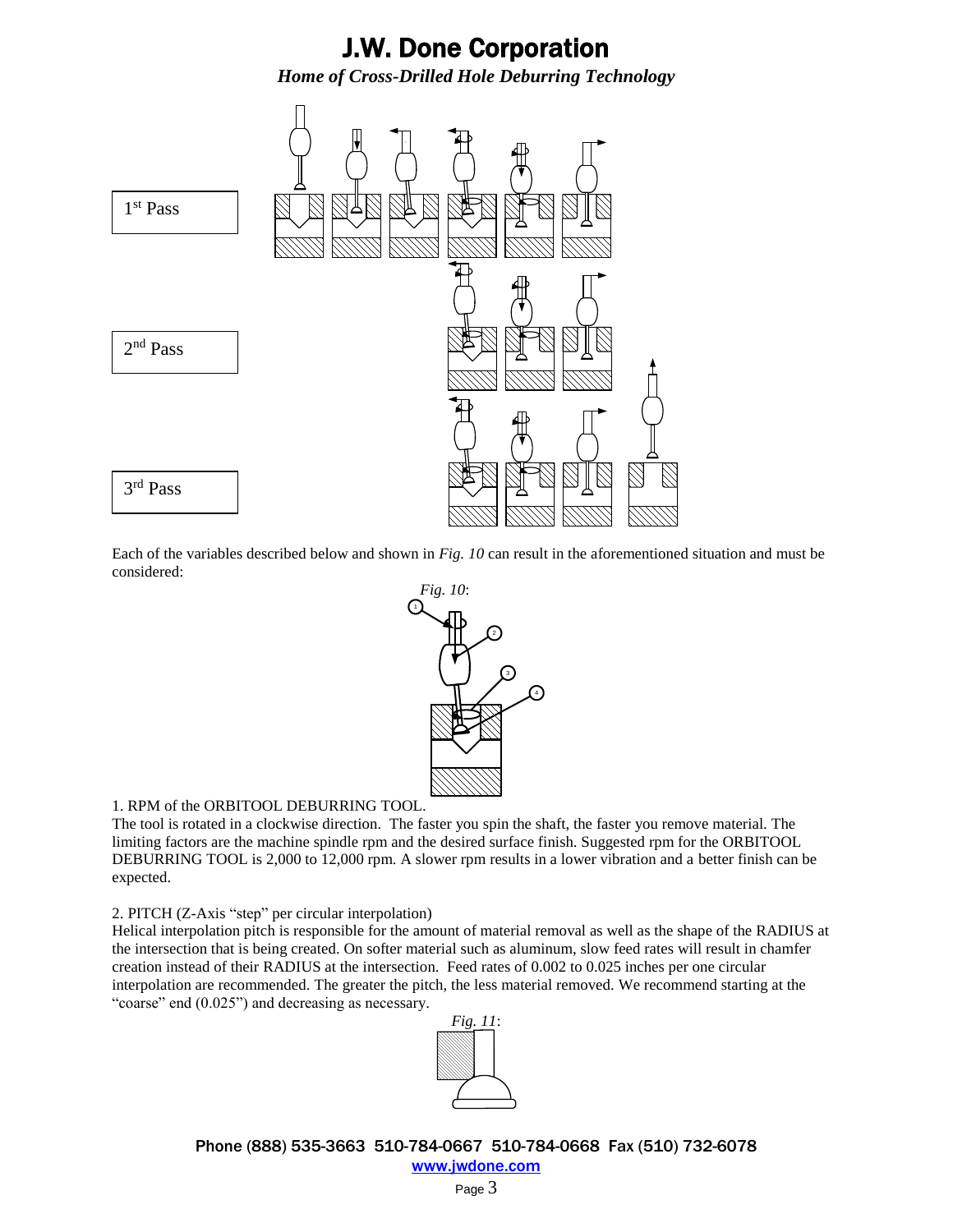### *Home of Cross-Drilled Hole Deburring Technology*

### 3. RPM OF INTERPOLATION (FEED RATE)

There are three possible ways to move ORBITOOL DEBURRING TOOL around the hole in the part:

### **SIDE VIEW**



**TOP VIEW**





### *Fig. 14*:

Tool is spinning and moving around hole.



*Fig. 15*: Tool is spinning. Part is moving in X and Y axis.



Generally, using lathe terminology, 20 to 100 rpm is an acceptable range for interpolation (20-100 "orbits" per minute). This can be converted to mill terminology, to obtain a corresponding *ipm* (inches per minute) feed rate.

The diameter of the interpolation should be: **D= Dh-D<sup>s</sup>** D diameter of the interpolation Dh diameter of the hole Ds ORBITOOL® DEBURRING TOOL cutter shaft diameter

#### 4. TOOL STIFFNESS.

Clearly, the stiffer the tool, the more aggressive it is. This stiffness (i.e. cutting pressure) is easily adjusted by varying the Orbitool cutter shaft extension. The shorter the shaft, the greater the amount of cutting.

> Phone (888) 535-3663 510-784-0667 510-784-0668 Fax (510) 732-6078 [www.jwdone.com](http://www.jwdone.com/)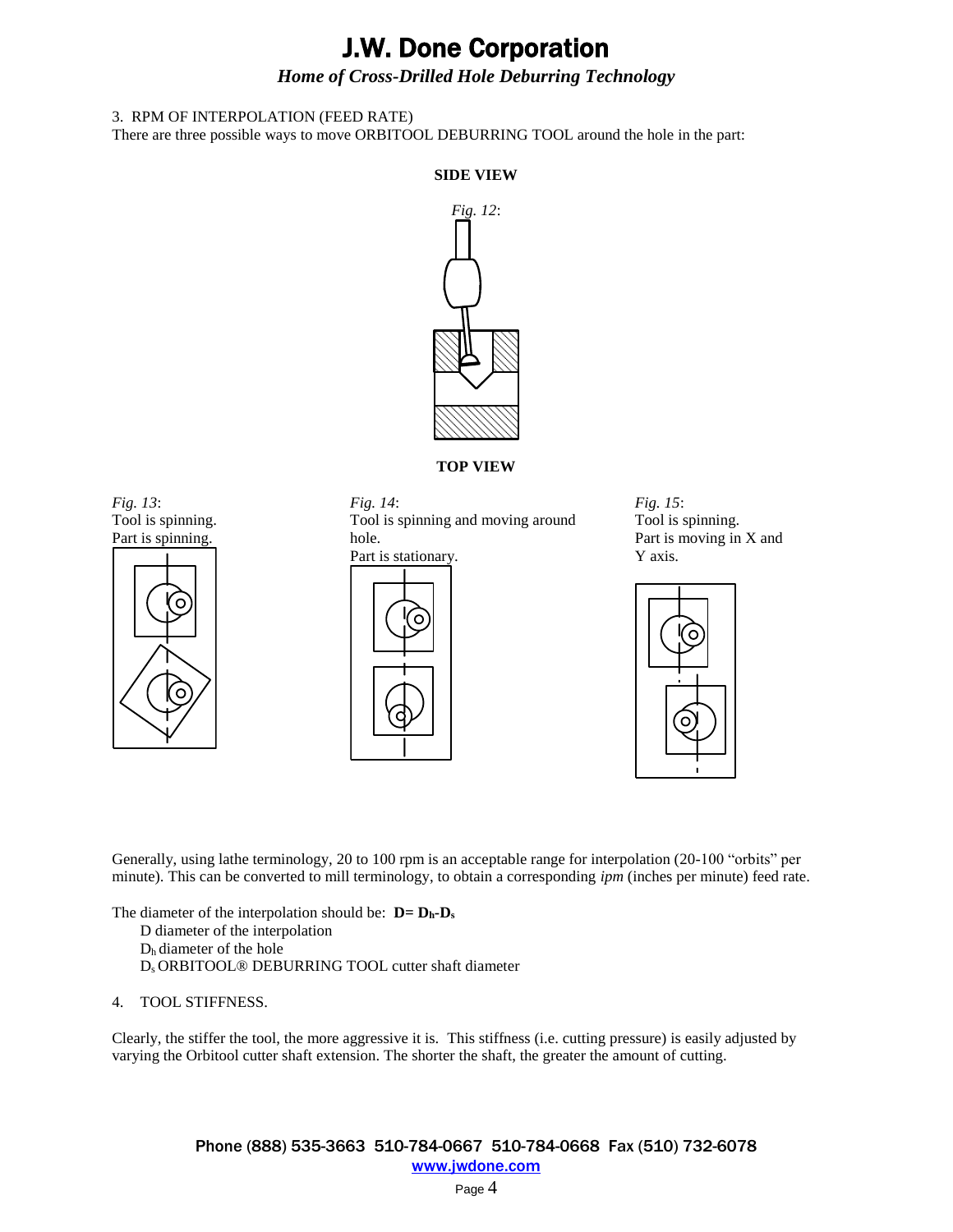*Home of Cross-Drilled Hole Deburring Technology*

# **Manual Deburring**

Manual deburring is possible with ORBITOOL<sup>®</sup> deburring cutters mounted in Foredom<sup>®</sup> or Dremel® type handpieces, or similar electric hand grinders (air grinders are not recommended due to their high speed nature).

The advantage of using ORBITOOL instead of regular burrs is that the patented protective disk prevents the burr from damaging the part. As ORBITOOL spins, the disk rides on the surface of the part, until it falls over the edge where the burr is located. This triggers deburring. As the tool is pulled back, deburring stops automatically and the disk rides on the surface again.

Our preferable unit of choice is pictured below. It is compact and convenient to use. It is shipped with sleeves for all ORBITOOL cutter sizes. The part number for the unit is 30004.



Because the ORBITOOL cutter is flexible, and has a protective ring, it is important to modify the deburring technique normally used with hand grinders. Instead of focusing on riding along the edge (that needs to be deburred), as one would normally do, the operator has to use an axial motion with the ORBITOOL, using repeated in-and-out strokes. This can be likened to using a file on the edge.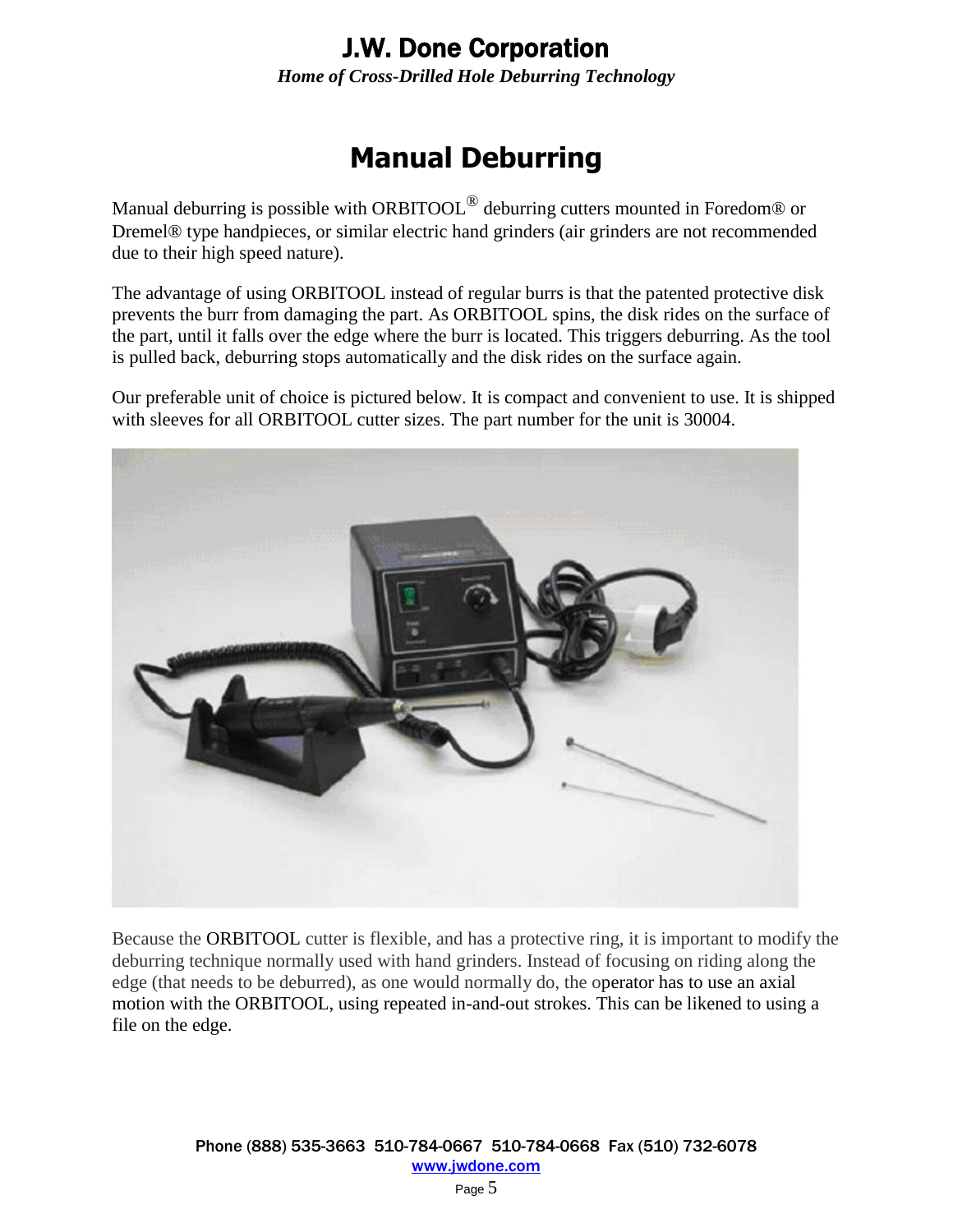

When deburring manually, the operator imparts the necessary helical motion by hand.

The results obtainable manually will be superior to other hand deburring methods because of the unique design of the ORBITOOL cutter. As with other manual methods though, the results depend a great deal on the skill and attention of the operator.

As with all rotary tools, operator safety is the paramount concern when deburring manually. Care must be taken to ensure the cutting end of the tool is fully inserted into the hole of the workpiece before the tool is spun. In addition, the tool rpm must be controlled and must never exceed 12,000 rpm, even when the tool is properly inserted into the workpiece.

### **FAILURE TO OBSERVE THESE PRECAUTIONS MAY RESULT IN CATASTROPHIC FAILURE OF THE ORBITOOL DEBURRING TOOL, RESULTING IN POSSIBLE INJURY TO THE OPERATOR AND BYSTANDERS, AS WELL AS DAMAGE TO THE WORKPIECE AND EQUIPMENT IN THE AREA.**

All other customary precautions associated with using cutting tools in powered hand tools must be observed as well. These precautions include, but are not limited to: use of guards, safety apparel (eye wear, face shields, hair nets, etc.), electrical safety, etc.

### **SAFE AND PROPER USE OF ORBITOOL DEBURRING TOOLS IS THE RESPONSIBILITY OF THE USER**.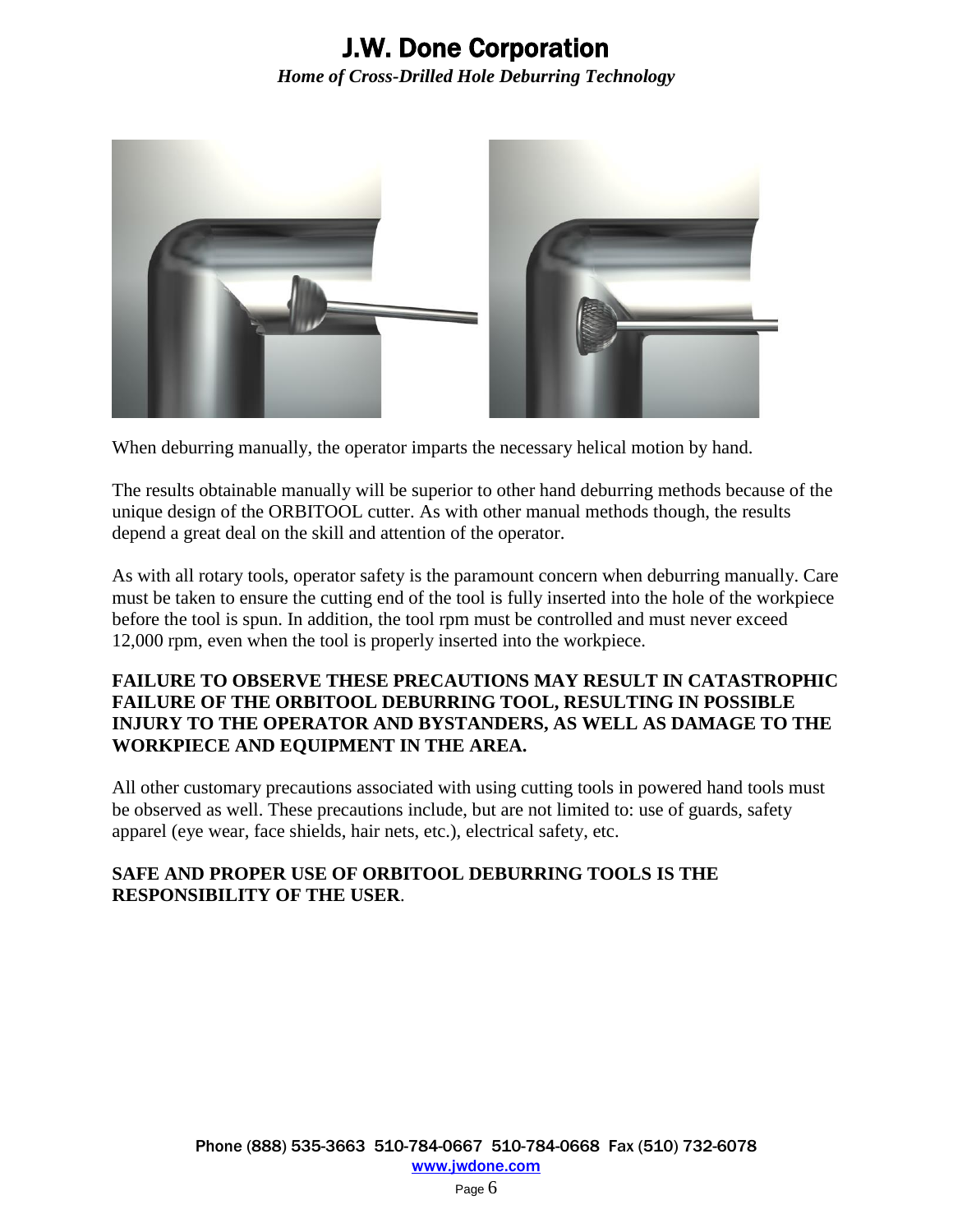





**ORBITOOL® deburring tool J.W. Done Corp.** Home of Cross-Drilled Hole Deburring Technology **888-535-3663**

# **3/20/02 316 CRES 6mm dia intersecting holes 160 rpm part CW rotation 1/8 tool, p/n 11000 5000 rpm, .005 ipr feed 1.37 tool extension**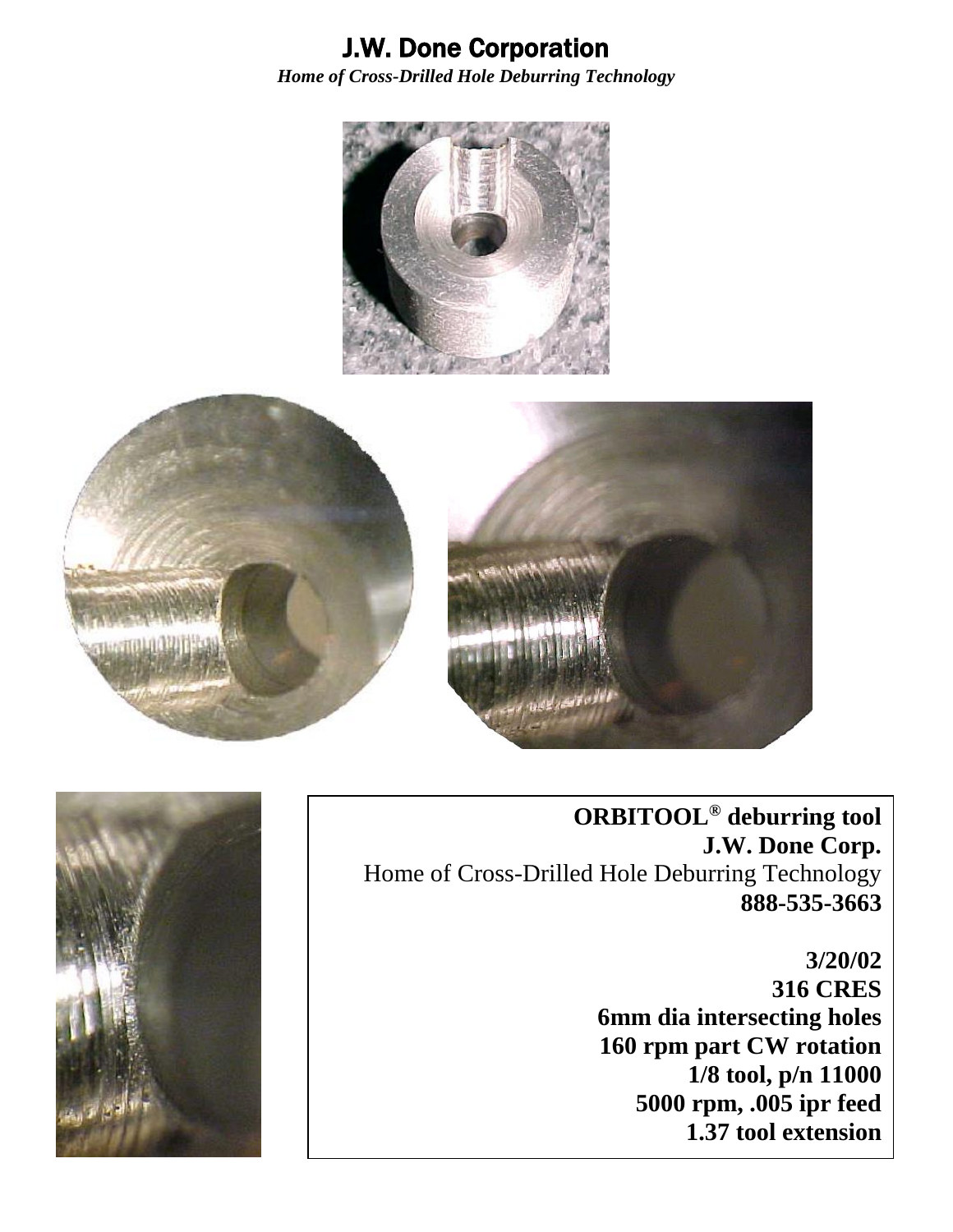*Home of Cross-Drilled Hole Deburring Technology*

### **CNC Programming for ORBITOOL® deburring tool:**

### **PRECAUTIONS: NEVER SPIN TOOL WITH HEAD OUTSIDE OF HOLE DO NOT SPIN TOOL IN EXCESS OF 10,000 RPM OBSERVE ALL RELEVANT SAFETY PRECAUTIONS**

### **Note: All dimensions given herein are in inches**

- 1. Rapid moves are OK provided adequate clearances are verified in advance. Single blocking is always good practice.
- 2. Move the tool in rapid approach mode to hole centerline to within .100 of start of hole.
- 3. Move the tool into the hole in rapid mode along hole centerline to within .05 of start of intersection.
- 4. Move the tool in rapid mode to the preload position against wall of bore. Preload position is the amount the tool centerline is offset from the hole centerline and can be calculated as follows: (D-d)/2 -.002= amount to offset where D is the hole diameter, d is ORBITOOL shaft dia<sup>1</sup> and .002 is optional clearance.
- 5. Spin tool and part CW (viewed from spindle towards part). On mills use helical interpolation, similar to hole/thread milling. Refer to *User Guide* for discussion of feeds & speeds and troubleshooting.
- 6. Advance ORBITOOL into hole until the entire head of the tool\* is completely past the line of intersection of the bores.
- 7. **CAUTION**: In blind holes make certain the tool does not crash into far wall of intersecting bore.
- 8. Stop tool and part rotation.
- 9. Move the tool in rapid mode to hole centerline.
- 10. Retract the tool in rapid mode. For multiple passes, i.e. when generating a radius, retract to position described in step 3. For single pass, i.e. burr removal, retract completely out of hole to home or tool index position.
- 11. Coolant use is optional. High-pressure coolant should be avoided as coolant stream may "lift" tool and impair cutting. In normal operation there is negligible heat generation at the tool. A "hot" tool is indicative of overworking and may lead to premature failure of the tool.

### **Programming Suggestions:**

 $\overline{a}$ 

- 1. Keep original part program intact. Create subroutine to deburr cross-drilled features.
- 2. If possible, program a subroutine with variables for: feed rate(s), rapid moves, spindle rpm (lathes), tool rpm, tool preload offset, etc.
- 3. Deburr *after* part is completely machined.
- 4. Ensure that chips are not packed into bores before deburring. Include optional stops for chip removal as necessary.

<sup>&</sup>lt;sup>1</sup> Refer to specification drawings for nominal tool dimensions.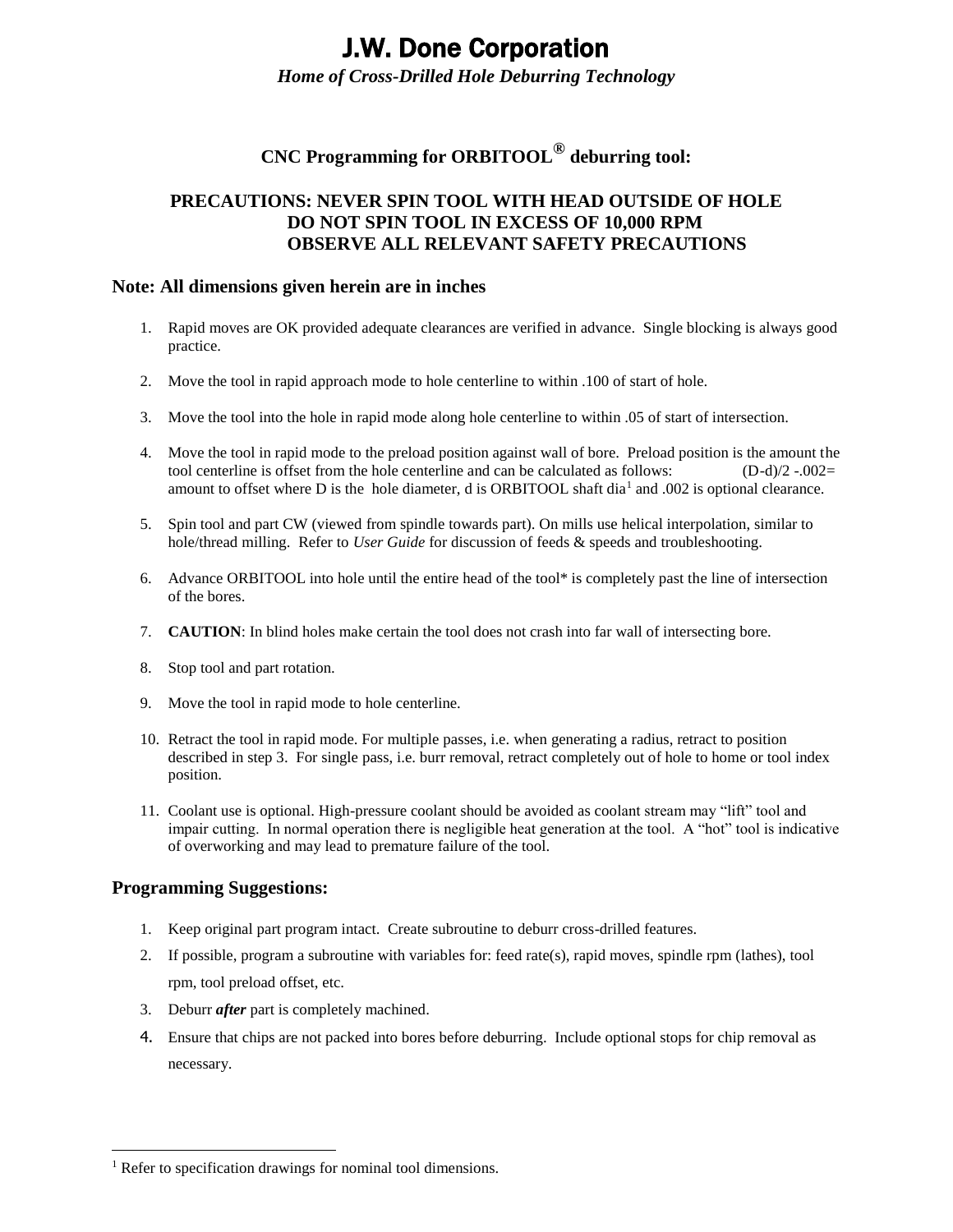*Home of Cross-Drilled Hole Deburring Technology*

### **INSTRUCTIONS:ORBITOOL® DEBURRING MACRO**

The sample macro that follows these instructions is provided as an aid to users programming CNC mills for ORBITOOL deburring tools. The macro was written for FANUC controls. Modification of the macro may be necessary in order to run it in your particular CNC machine.

- I. ENTER THE MACHINES MAXIMUM FEED RATE IPM INTO VARIABLE #106
- II. IF YOUR MACHINE HAS A MAXIMUM FEED RATE OF 200 IPM THE LINE SHOULD READ #106=200

G65 P9160 K S Z Q H V

**G65 P9160** is the macro call number to start the deburring operation. Input the following information on the G65 P9160 line.

- a) **K** *REQUIRED*-SHANK DIAMETER OF THE DEBURR TOOL
- b) **S** *REQUIRED* -SPINDLE SPEED (GENERALLY 2000-12,000 RPM)
- c) **Z** *REQUIRED* -INCREMENTAL DISTANCE THE TOOL WILL TRAVEL IN THE Z-AXIS FROM THE START POSITION OF THE TOOL. THIS VALUE MUST BE POSITIVE. THE Z VARIABLE IS THE DISTANCE FROM START DEPTH TO FINAL DEPTH PLUS THE LENGTH OF THE TOOL HEAD. NOMINAL VALUES ARE: .100 FOR 1/8, .161 FOR 1/4, AND .216 FOR 3/8 DIAMETER TOOL. CHECK ACTUAL TOOL.
- d) **Q** *REQUIRED* -STEP DEPTH. THIS IS THE INCREMENTAL DISTANCE THE TOOL WILL TRAVEL IN THE Z-AXIS EACH CIRCULAR MOTION AROUND THE HOLE
- e) **H** *REQUIRED* -HOLE DIAMETER
- f) **V** *REQUIRED* -RPM OF INTERPOLATION. THIS VARIBLE REPRESENTS THE NUMBER OF TIMES PER MINUTE THE TOOL WILL TRAVEL AROUND THE HOLE (GENERALLY 20-100 RPM). FEED RATE WILL INCREASE WITH THIS NUMBER

#### **EXAMPLE PROGRAM MH-40.**

NOTE: PRIOR TO CALLING THE MACRO THE CUTTER IS SET AT THE CENTER OF THE HOLE, AT THE PROPER START DEPTH (APPROX. .05 AWAY FROM THE FRONT OF THE HOLE). AT THE END OF THE MACRO THE TOOL WILL BE AT THE FINAL DEPTH AT THE CENTER OF THE HOLE.

(.276 JW-DONE DEBURR TOOL) T() G90G0G54.1P1B0 G0X0Y0 G43Z.2H38 G0Z-.180 G65P9160K.094S6000Z.250Q.01H.3125V50 G0Z.2 (ABSOLUTE VALUE OF THE FINAL DEPTH WILL BE Z-.430)